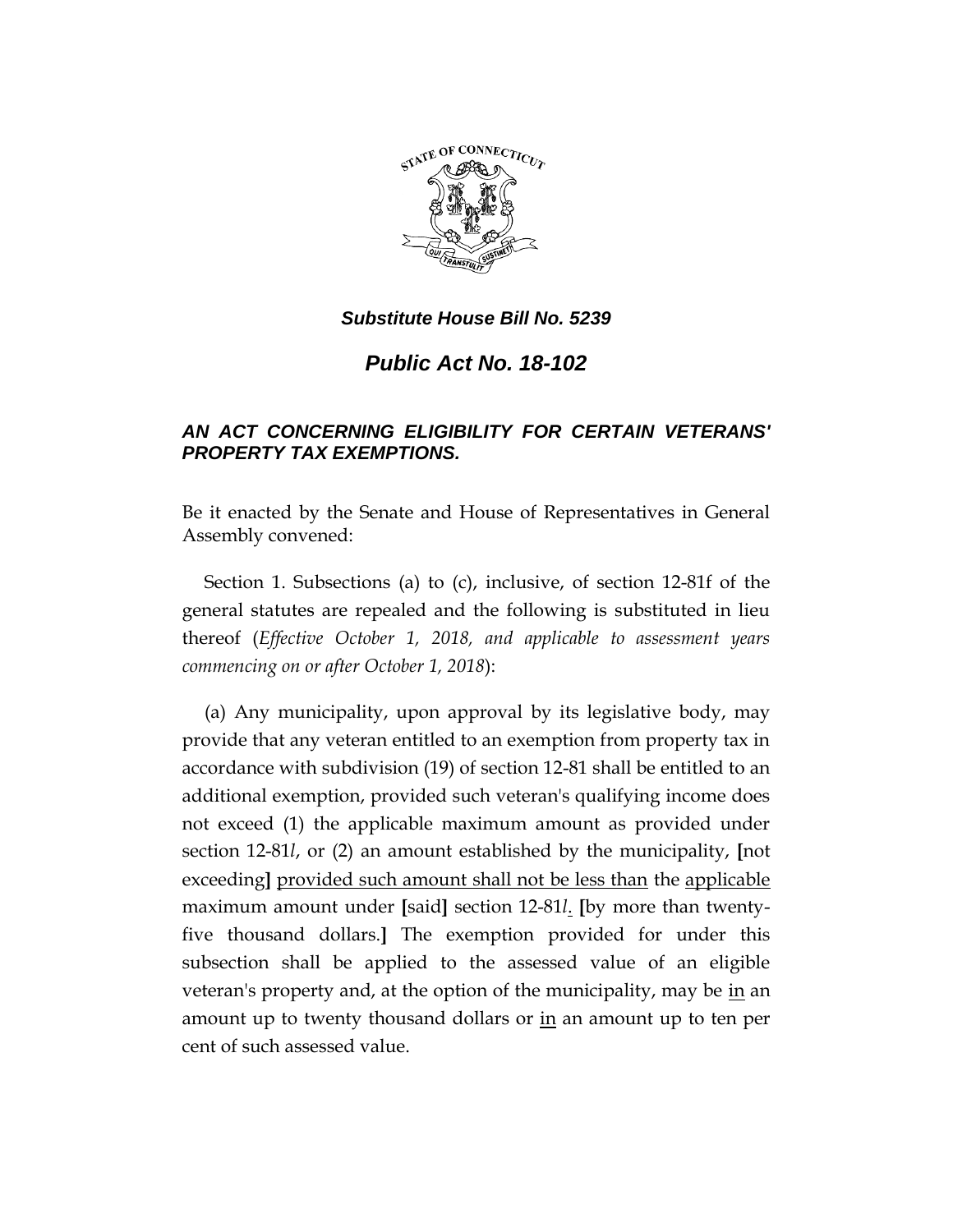#### *Substitute House Bill No. 5239*

(b) Any municipality, upon approval by its legislative body, may provide that any veteran entitled to an exemption from property tax in accordance with subdivision (20) of section 12-81 shall be entitled to an additional exemption, provided such veteran's qualifying income does not exceed (1) the applicable maximum amount as provided under section 12-81*l*, or (2) an amount established by the municipality, **[**not exceeding**]** provided such amount shall not be less than the applicable maximum amount under **[**said**]** section 12-81*l*. **[**by more than twentyfive thousand dollars.**]** The exemption provided for under this subsection shall be applied to the assessed value of an eligible veteran's property and shall be in an amount not less than three thousand dollars of such assessed value.

(c) Any municipality, upon approval by its legislative body, may provide that any veteran's surviving spouse entitled to an exemption from property tax in accordance with subdivision (22) of section 12-81 shall be entitled to an additional exemption, provided such surviving spouse's qualifying income does not exceed (1) the maximum amount applicable to an unmarried person as provided under section 12-81*l*, or (2) an amount established by the municipality, **[**not exceeding**]** provided such amount shall not be less than the applicable maximum amount under **[**said**]** section 12-81*l*. **[**by more than twenty-five thousand dollars.**]** The exemption provided for under this subsection shall be applied to the assessed value of an eligible surviving spouse's property and, at the municipality's option, may be in an amount up to twenty thousand dollars or in an amount up to ten per cent of such assessed value.

Sec. 2. Subsection (a) of section 12-81jj of the 2018 supplement to the general statutes is repealed and the following is substituted in lieu thereof (*Effective October 1, 2018, and applicable to assessment years commencing on or after October 1, 2018*):

*Public Act No. 18-102 2 of 3* (a) Any municipality, upon approval by its legislative body, may